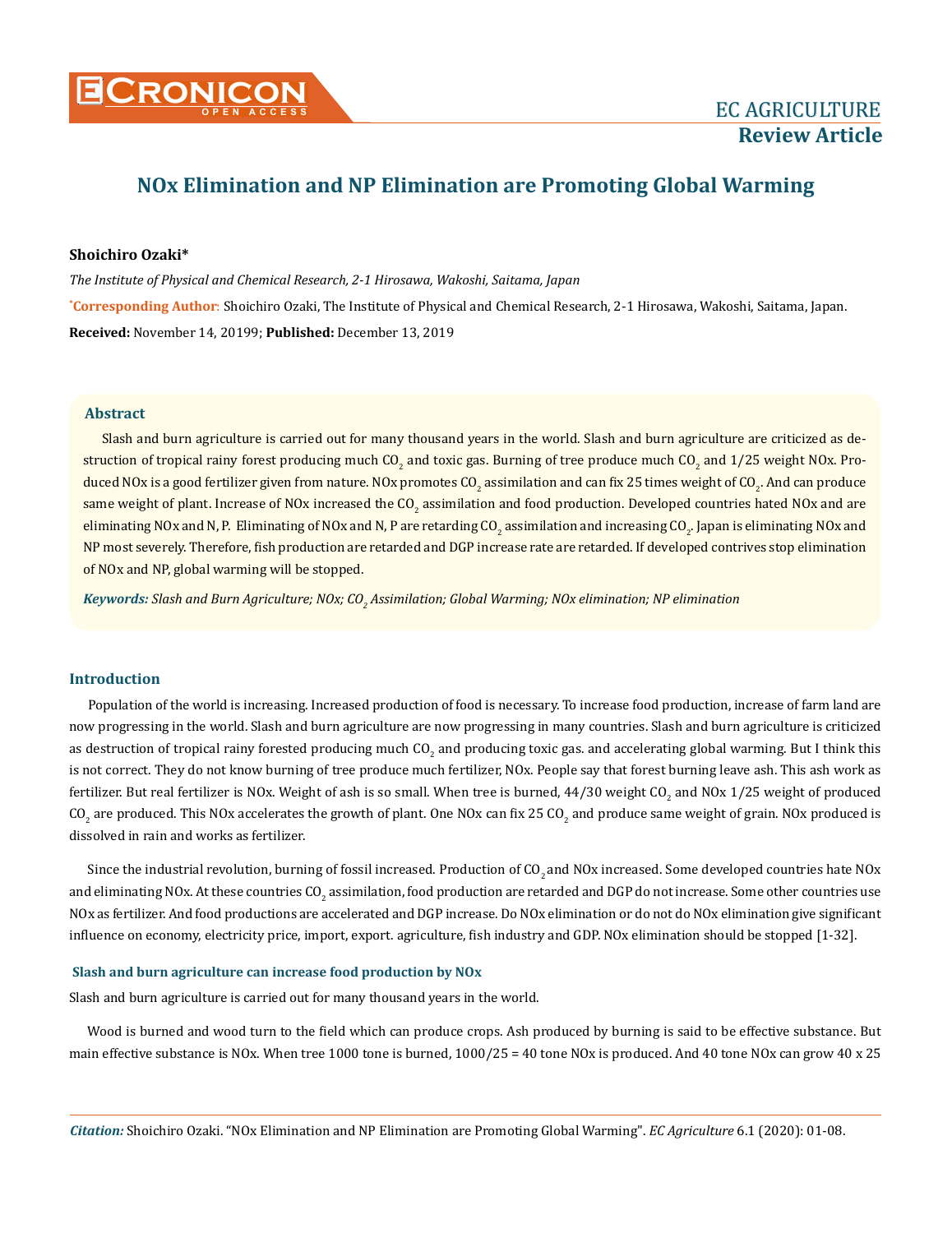= 1000 tone plant. By burning of something, by cooking of rice, by burning of tree for worm up the room, by burning of straw, by bonfire, by mountain fire, by bank burning, by fire festival something / 25 = NOx tone is produced [4,7].

Forest fire at Brazil is now big topics. Brazil government are trying to convert tropical rainy forest to agriculture land. 3.8 x 105 Km<sup>2</sup> forest is now changing to farm yearly. This kind of action is done at Africa and at Russia at Indonesia and at Malaysia. In this process, forest is burned and agriculture land is made. By changing forest to firm, valuable crops, food is produced. In the process of burning, forest fir can happen. Many people say this process destroying forest and produce much CO $_2$  and progressing global warming.

But I think to convert forest to firm land must be evaluated by comparing the merit and demerit.

Slash and burn agriculture have big merit. Burn of wood produce much fertilizer. When 1000 kg dry timber is burned, 1000 x 44/30 = 1470 kg CO<sub>2</sub> is produced and 1470 x 1725 = 58.8 kg NOx is produced. 1470 kg CO<sub>2</sub> and 58,8 kg NOx will produce 58.8 kg x 25 = 1470 kg plant by  $\text{CO}_2$  assimilation.

Weight of vegetation of world increased about 2 times since the industrial revolution, Green area increased very much since these several 10 years.

Zaichun Zou reported the change of global change of leaf area from 1982 - 2009. Total area of increased green is 18 million km², double of USA area [33]. The effect  $s$  of CO $_2$  and NOx on climate and plant growth are studied by many investigators [34-51].

The increase of CO<sub>2</sub> and NOx production increased the CO<sub>2</sub> assimilation. The increase of CO<sub>2</sub> assimilation increased the production of grain and fish. The production of grain in 1960 0.85 billion tone in 2010 2.6 billion tone 3 times. Slash and burn agriculture might contribute for the increase of food production.

Forest or farm land 1 Km² can fix 1000 tone CO<sub>2</sub> in average. This amount is not so different by the plant tree, corn, rice, wheat, potato, wine, coconut, glass for cow if plant is well grown by fertilizer.

When 1000 tone tree is burned, 1000 x 264/180 = 1470 tone CO<sub>2</sub> and 1470/25 = 59 tone NOx is produced. 59 tone NOx can produce 59 x 25 = 1475 tone plant. When forest is burned, new plant can grow quickly by absorbing NOx, fertilizer.

We cannot eat tree. We can make plant which produce grain, vegetable or glass which can raise cow.

Population is increasing toward 100 billion in next 20 years. We must increase food production.

We must increase the land which can produce food. We must change forest to farm land. We must increase fertilizer. NOx is most easily available fertilizer. By burning tree produce  $\rm CO_{2}$  and NOx.

3.8 x 105 Km² Forest tree have capacity to fix 1000x 3.8 x 105 CO<sub>2</sub> tone Forest tree turned = 3.8 x 10<sup>8</sup> tone CO<sub>2</sub> is released. When these tree is burned,and  $3.8 \times 10^8 \times 1/25$  tone NOx is produced. These  $3.8 \times 10^8 \times 1/25$  tone NOx can produce  $3.8 \times 10^8 \times 1/25 \times 25 = 3.8 \times 108$ tone plant which produce food.

Therefore, forest burning is production of farm. When forest burning is carried out properly and safe. Forest burning is not bad and should be welcomed and recommended.

## **NOx is a fertilizer given from nature**

Nature has systems to change N2 to nutrient nitrogen. By the high temperature at fire place for cooking, warming up of room by burning of wood, by forest fire, by forest burning, by bonfire and also burning of fossil fuel, following reactions proceed.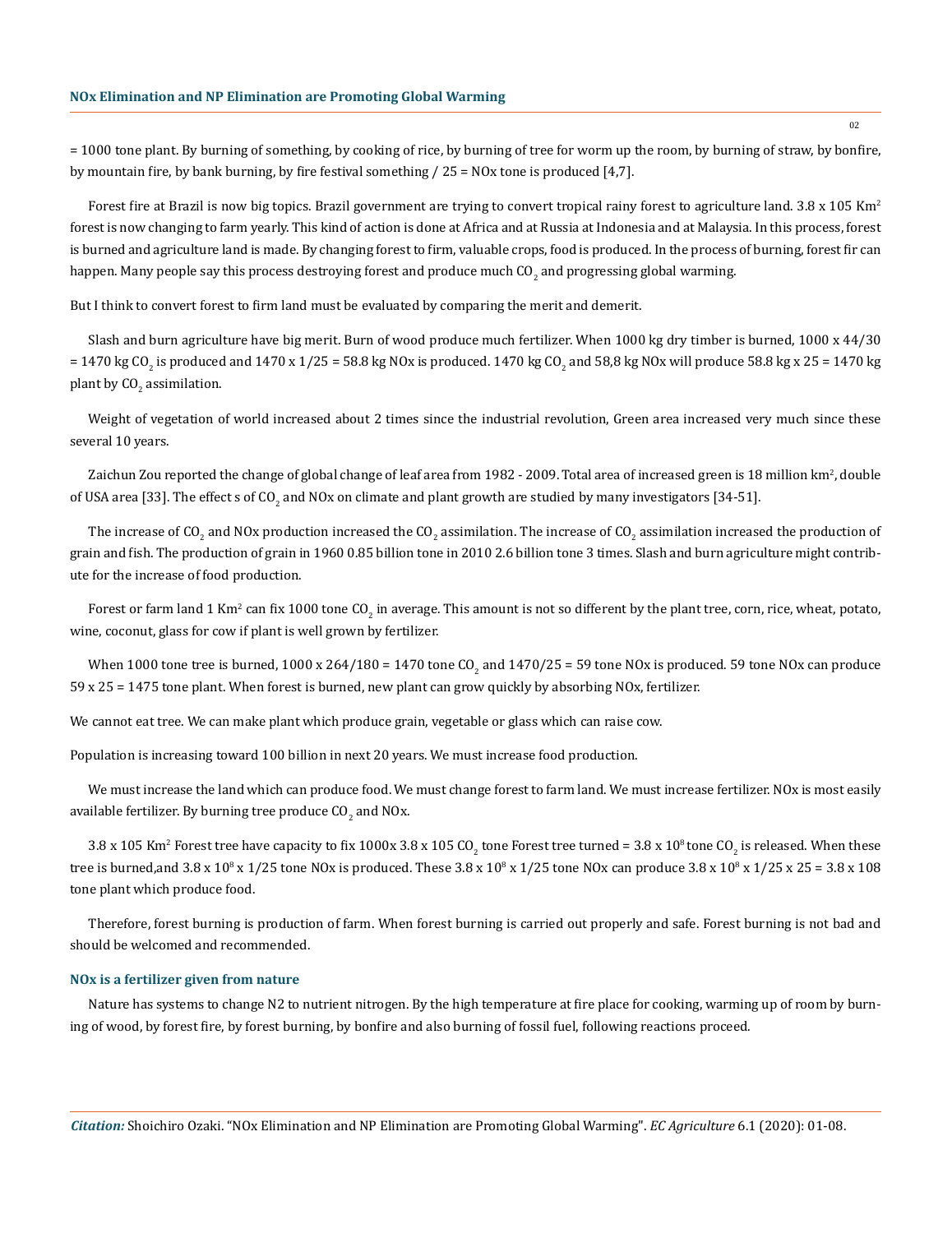$1/2$  N<sub>2</sub> +  $1/2$  O<sub>2</sub> -------> NO - 21.6 kcal

NOx is a mixture of 90% NO and 10% NO<sub>2</sub>. NOx is dissolved in rain and give nutrient nitric acid and promote the growth of plant and plankton.

When plant is burned then NOx is produced to recover lost plant. When no burning material present, like sea district, thunderstorms make NOx.

NOx is a fertilizer given from nature. We should not against nature. We should use NOx as it is. In 2010 fossil 1.4x 1010 billion tone was burned and CO<sub>2</sub> 4.4 x 10<sup>10</sup> billion tone and NOx 2.4 x 10° billion tone are produced. If we use all NOx for the fixing of CO<sub>2</sub>, we can fix 2.5 x 25 x 10° = 5 x 10 $^{\rm 10}$  billion tone CO<sub>2</sub>. As C/N ratio of plant is around 5/1-50/1 (average 25/1).

But NOx of car (11%) is hated as pollution gas causing illness. This hating is extended to electricity plant, iron making plant, petrochemistry plant. (89%) Many governments of developed counties like USA, Japan, Germany, United Kingdom, France and Italy are eliminating NOx using ammonia. The amount of NOx is so much.  $1/25$  of produced CO<sub>2</sub>, 20 billion tone (Total synthetic nitrogen fertilizer of the world is around 3 billion tone). Then CO<sub>2</sub> assimilation is retarded. grain and fish production are retarded. The reason why officials of developed countries set up such rule to inhibit the release of NOx lay on internet. Internet tell us hundred thousand papers about toxicity of NOx and no paper indicate NOx is fertilizer (NOx based fertilizer was sold at Norway 150 years ago).

When we look at plankton. Thousand papers including 20 nature papers teach us plankton playing significant role for the control of climate, CO<sub>2</sub> assimilation. Plankton grow infinitively when nitrogen and phosphor are supplied. Plankton reduced 95% CO<sub>2</sub> concentration to 250 ppm in 10 billion years.

I am insisting NOx elimination should be stopped NOx elimination law should be eliminated. NOx should be released to air as it is [11- 15,19].

Wastewater purification should be stopped Ocean dumping, field dumping, forest dumping is recommended.

The country who do not do NOx elimination like China (NOx c = 1.6g/ kWh, GDP = 6.92%), India NOxcon = 1.6 g/kWh, GDP = 7.10%,) S Korea (NOx  $c = 1.6$  g/kWh, GDP = 2.8%) can boost high GDP growth rate.

The countries who do this reaction NOx elimination like USA (NOxc =  $0.5$  g/hWh, GDP =  $1.38\%$ ), Japan (NOxc =  $0.1$  g/kWh. GDP = 1.01%), Germany, (NOxc = 1.0 g/kWh, GDP = 1.85%), UK (NOxc = 1.3 g/kWh, GDP = 1.8%), Italy (NOxc = 0.5 g/kWh, GDP = 0.88%) are consuming much fossil fuel for elimination of NOx. Therefore electricity price is higher than no NOx elimination country and CO<sub>2</sub> assimilation is retarded. Agriculture and fish industry are retarded.

Japan did no NOx elimination before 1970, GDP was 8.0 in 1970. Japan started NOx elimination in 1980, then plankton production was destroyed and 13 million tone fish was not produced. About 2 million fisherman lost job.

When fossil is burned, carbon dioxide is emitted and about 1/25 NOx of produced CO<sub>2</sub> is also produced as by product. NOx is hated as pollution gas and many government set up the rule to eliminate NOx. Concentration of NOx in exhaust gas at the electricity plant is around 1.6 g/1kWh. Some country do NOx elimination with ammonia and some country do not do NOx elimination. Do NOx elimination or do not do NOx elimination give significant influence on economy, electricity price, import, export. agriculture, fish industry and GDP.

Japan emitted 12.5 billion tone CO<sub>2</sub>. Japan did not do NOx elimination before 1970 and NOx content was 1.6 g/kWh and 2 x 1.6 x 10080  $\,$ = 64.2 million tone NOx was released. Since 1980, Japan government set up very strict law to eliminate NOx and drainage NP, Then NOx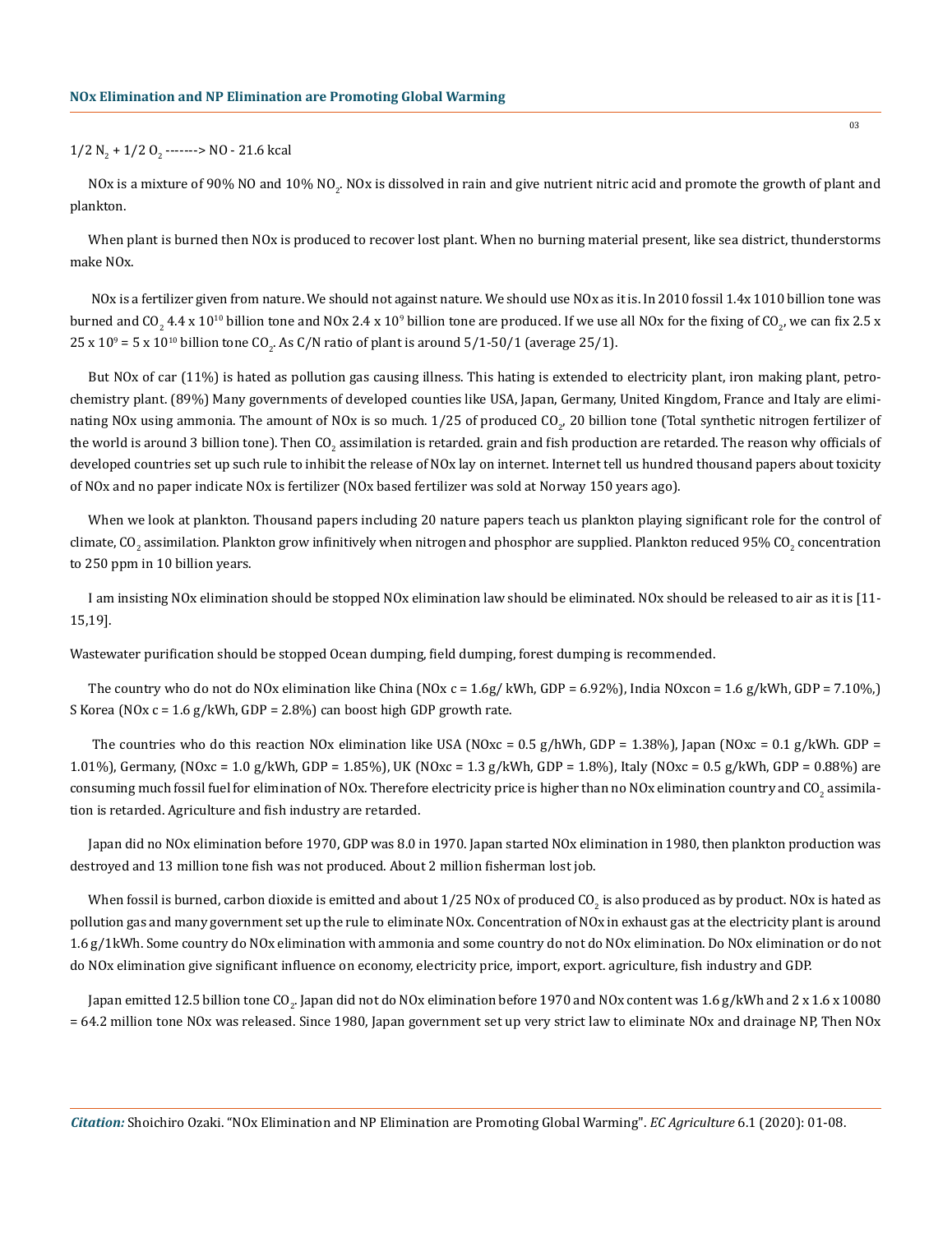| Country    | $CO2$ em      | CO,ep | <b>NOxem</b>  | <b>NOxcon</b> | <b>NOxeli</b> | CO <sub>2</sub> fplank | <b>DGP</b>         |
|------------|---------------|-------|---------------|---------------|---------------|------------------------|--------------------|
|            | <b>Bill t</b> | t     | <b>Bill t</b> | g/kWh         | <b>Bill t</b> | <b>Bill t</b>          | <b>Growth Rate</b> |
| China      | 106.4         | 6.1   | 4             | 1.6           | $\Omega$      | 19.8                   | 6.9                |
| <b>USA</b> | 51.7          | 17.6  | 2             | 0.5           | 1             | 0.5                    | 1.48               |
| India      | 24.5          | 1.7   | $\mathbf{1}$  | 1.6           | $\Omega$      | 2.0                    | 7.1                |
| Russia     | 12.7          | 13.2  | 0.5           |               |               | 1.15                   | $-0.22$            |
| Japan      | 12.5          | 9.1   | 0.5           | 0.1           | 0.5           | 0.11                   | 1.03               |
| Canada     | 5.5           | 14.7  | 0.22          | 1.3           | 0.1           | 0.25                   | 1.4                |
| Germany    | 5.5           | 9.1   | 0.22          | 1.0           | 0.1           | 0.07                   | 1.85               |
| France     | 3.2           | 5.6   | 0.12          | 1.0           | 0.06          | 0.083                  | 1.2                |
| S. Korea   | 5.8           | 11.5  | 0.23          | 1.6           | $\Omega$      | 0.083                  | 2.8                |
| UK         | 4.0           | 5.7   | 0.16          | 1.3           | 0.06          | 0.002                  | 1.8                |
| Italy      | 3.5           | 6.8   | 0.14          | 0.5           | 0.05          | 0.008                  | 0.88               |

 $\bm{\textit{Table 1:}}~\textit{CO}_2$ em, CO<sub>2</sub>ep, NOxem, NOxcon, NOxeli, CO<sub>2</sub>fplank, DGP of 11 contraries.

 $N$ ote CO<sub>2</sub> em (CO<sub>2</sub> emission), CO<sub>2</sub>ep (CO<sub>2</sub> emission per person), NOxcn (NOx concentration in exhaust gas), CO<sub>2</sub>fplnk (CO<sub>2</sub> fixed by plankton)

concentration in exhaust gas decreased to 0.1 g/kWh and NOx emission decreased to 0.4 billion tone.

## **Japan producing too many CO2 for the elimination of NOx**

I investigated how much CO<sub>2</sub> is produced by the elimination of NOx and NP in Japan.

Japan emitting 9.1 tone CO<sub>2</sub> per person. This value is too many in compared with France 5.6 tone, UK 5.7, Italy 5.7. Because Japan produce much CO $_2$  11 billion ton for electricity generation. I found that Japan producing 2 billion tone CO $_2$  for the elimination of NOx [29] and NP in drainage and elimination of NOx at garbage incinerator exhaust gas.

## **NP elimination in wastewater should be stopped**

Japan constructed 2200 wastewater purification stations to eliminate NP in the wastewater generating much CO<sub>2</sub>.

I investigated Yamazaki wastewater purification center at Yamazaki, Kamakura in Japan [31]. This center cover 96881 persons. Water 98287m<sup>3</sup> containing Nitrogen 40 mg/l, Phosphorous 4.2 mg/l is treated by activated sludge process. Air is bubbled for ten hours to give water containing Nitrogen 7.5 mg Phosphorous 2.7 31 mg/l. Consuming 8841200 kWh electricity. This data showed that 7.34 Kg Nitrogen, 2.65 Kg Phosphorous is eliminated in one day at this center. This data indicate 7.34 x 120000000/96881 x 365 = 140 million tone nitrogen, 12.8 million tone phosphorous are eliminated in Japan in one year. Population of Japan is 1.2 billion. 8841200 x 120000000/96881 = 110 billion kWh electricity is consumed in Japan for the treatment of wastewater. This correspond 100880/110 = 1.11% of total electricity consumption 100880 kWh of Japan.

If wastewater purification is not done in Japan, 140 x 25 = 35 million tone CO<sub>2</sub> is fixed and 35 million tone plankton can grow and 35 x  $1/10$  = 3.5 million tone fish will be produced. People need not pay water purification fee  $30\ \text{\$}$  ( $1\ \text{\$}/\text{m}^3$ ) per month.

# **Bon fire inhibition rule should be abandoned**

In Japan very special law about the garbage incinerator was set up in 2002 by the reason much NOx is produced at lower temperature. By this rule, incinerator must be burned at higher temperature than 800°C by adding excess fuel to keep higher temperature. Corrugated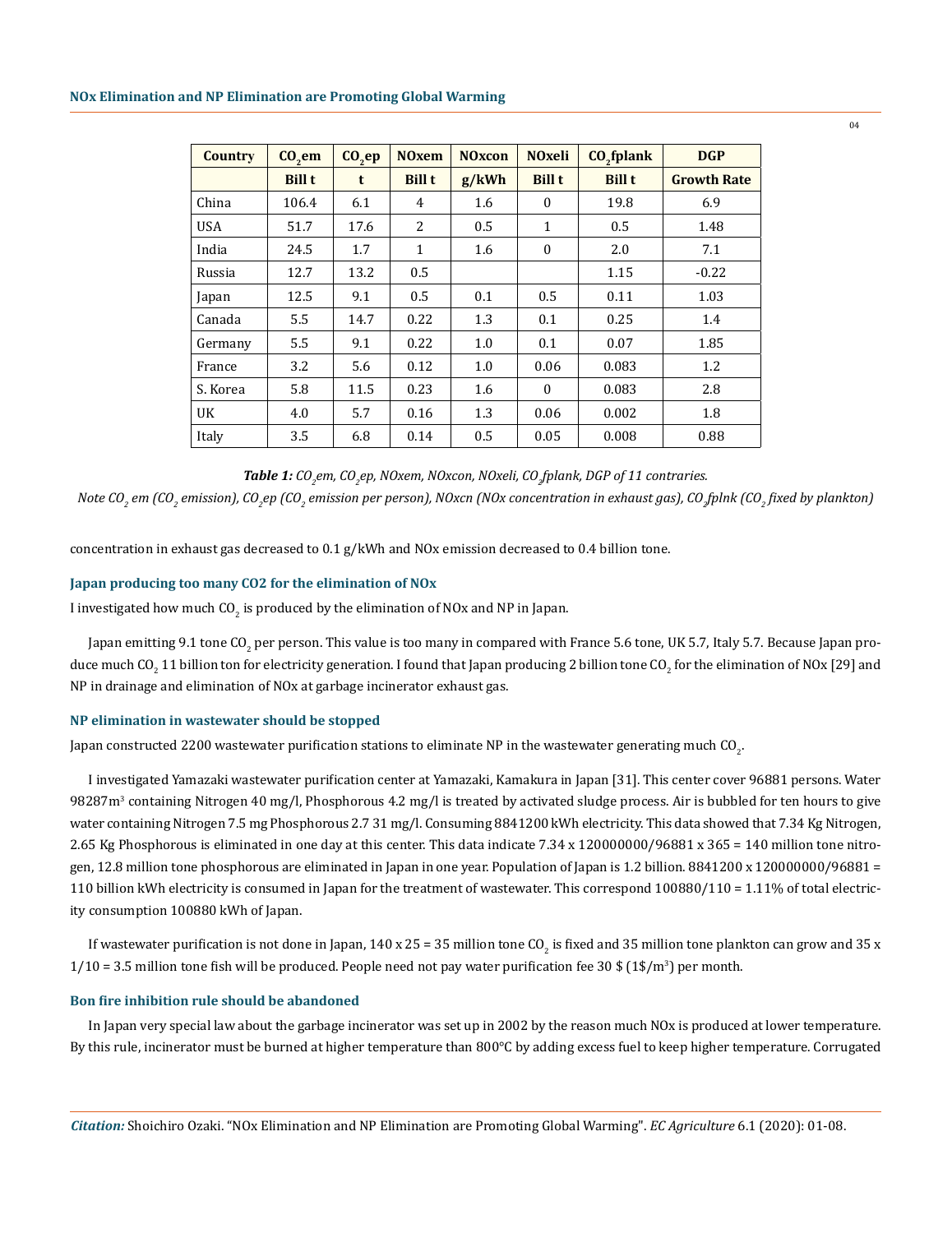carton and fallen leaves must be burned at high temperature incinerator. Bon fire is inhibited by the reason bon fire produce much NOx. Burning of rice straw wheat straw at rice field is not possible. Big earth quake and tsunami happened in east Japan in 2011. Debris disposal was not allowed to burn on site. Debris disposal must transfer to far away district having high temperature incinerator consuming much fuel and money. Operation of this high temperature incinerator is using much excess fuel releasing much CO<sub>2</sub>. There is Nagoshi clean center at Kamakura, Japan near my house. This clean center burn garbage 0.03 million tone at Kamakura producing 0.045 million tone CO $_2$ . Exhaust gas contain NOx. By insertion of ammonia, NO is converted to N $_2$  by the reaction

 $4NO + 4NH_3 + O_2 \rightarrow 4 N_2 + 6 H_2 O$ 

This center bought 40.94 kg ammonia in 2018.

This mean  $40.94 \times 30/17 = 72.256$  kg NO is eliminated by ammonia at Negoshi clean center.

Population of Kamakura is 0.172 million. This data indicate 72.256 x 12000000/172000 = 50,41 million kg NO is eliminated at burning of garbage in Japan. 40.94 x 12000/17.2 = 285.64 million kg NOx is eliminated by 255 million kg ammonia. 255 million kg ammonia is produced from 54 million kg H<sub>2</sub>. If NOx elimination is not done 706 million kg CO<sub>2</sub> is not produced. 285 million kg NO x can fix 285 x 25 = 7,125 million kg CO<sub>2</sub>.

Japan eliminating Nutrient nitrogen at 3 parts by producing much CO<sub>2</sub>. One is elimination of NOx at electricity generation plant by producing much CO<sub>2</sub>. About 1.5 billion tone CO<sub>2</sub> is produced for the production of H2. Two is eliminating of 35 million tone nitrogen at wastewater purification plant. Third is elimination of 25.5 million tone NO at garbage burning plant. Total 50 + 35 + 25 = 1.11 billion tone neutrinos nitrogen in Japan.

Population of Japan is 1.2 billion. By this rule, 50 million tone NOx emission stopped. And one billion tone CO $_2$  assimilation is retarded. Fish, rice, vegetable and fruit production retarded. Population of rural district decreased. Japan produced 11.5 million tone fish, top in the world in 1984 But fish production decreased to 3.5 million tone 7<sup>th</sup> place in 2018. This 800 million tone is huge decrease by decrease of plankton by decrease of N nitrogen concentration of sea water. Japan is eliminating 0.5 billion tone NOx since 1984. Fish price increased 1960 0.3 USD/kg, 1970 0.5 USD/kg, 1980 1 USD/kg, 1990 2 USD/kg, 2000 3 USD/kg, 2010 4 USD/kg, 2018 8 USD/kg. Price of 8 million tone fish is  $8 \times 8000000000 = 640$  billion USD. Japan losing fish 640 billion USD (540 USD per person) each year [31]. About 2 million fisherman lost job.

Grain production is also reduced greatly. Rice production reduced. 1970 12 million tone to 2018 7.82 million tone.

Since Japan started NOx elimination and NP elimination in 1980, agriculture and fish industry declined remarkably. GDP growth rate increased only 1.6% from 1985 to 2017. Government debt balance/DGP is 237%, worst in 188 countries. NOx elimination and NP elimination should not be done to protect decline of food production.

The countries who use NOx, NP are growing and increasing population. The countries who eliminate NOx, NP are declining and decreasing population [32]. DGP, food and population can be increased by effective use of NOx and NP [16,19,21,32,40-51].

# **Conclusion**

## **Bibliography**

- 1. Ozaki Shoichiro. "Recycle of nitrogen and phosphorous for the increase of food production". *New Food Industry* 35.10 (1993): 33-39.
- 2. Ozaki Shoichiro. "Methods to protect global warming". *Advanced Techniques in Biology and Medicine* 4 (2016): 181.
- 3. Ozaki Shoichiro. "Methods to protect global warming, Food production increase way". *New Food Industry* 58.8 (2016): 47-52.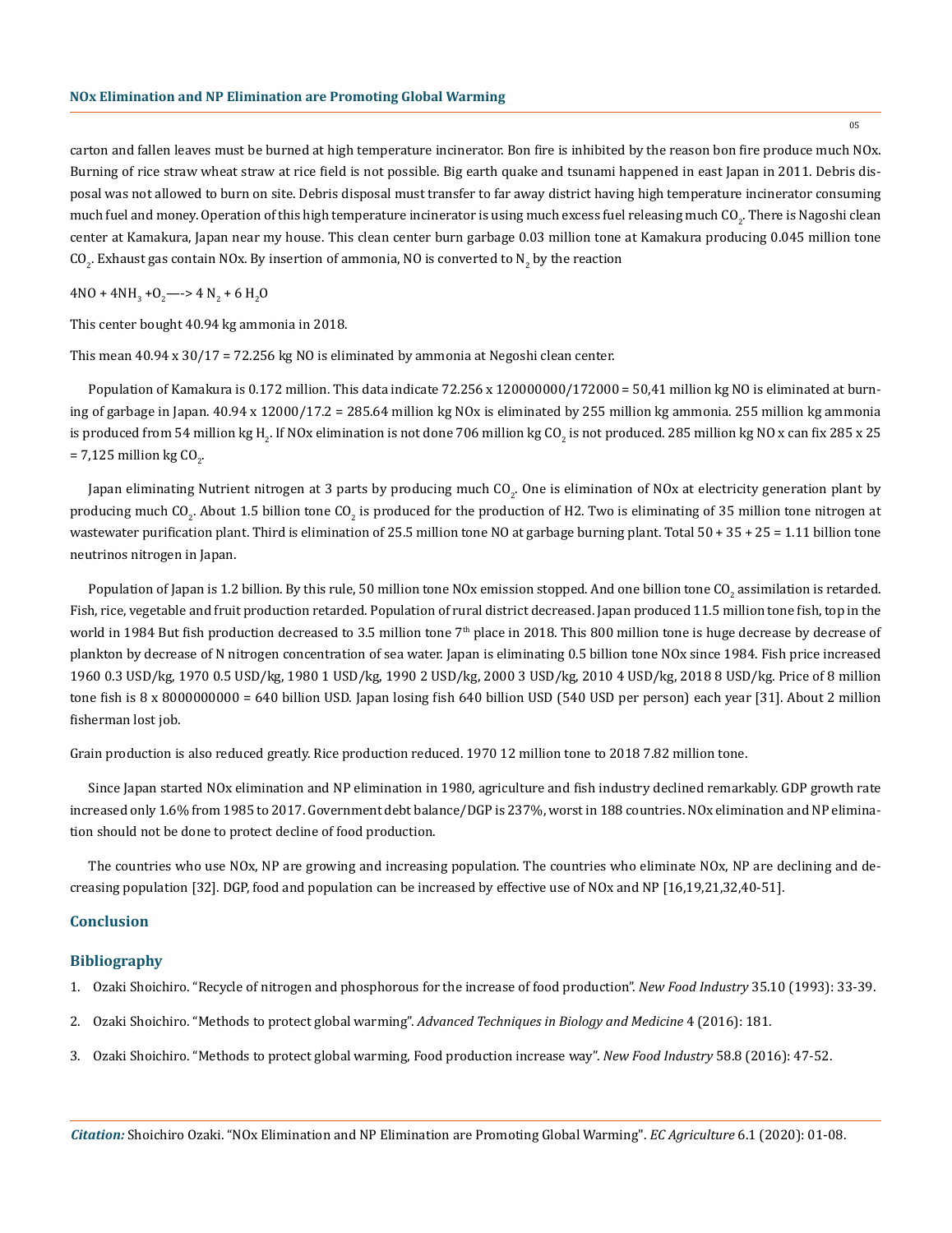#### **NOx Elimination and NP Elimination are Promoting Global Warming**

- 4. Ozaki Shoichiro. "Global warming can be protected by promotion of CO<sub>2</sub> assimilation using NOx".*Journal of Climatology and Weather Forecasting* [4.2 \(2016\): 1000171](https://www.researchgate.net/publication/309218595_Global_Warming_Can_Be_Protected_by_Promotion_of_CO2_Assimilation_Using_NOx)
- 5. Ozaki Shoichiro. "Global warming can be protected by promotion of plankton CO<sub>2</sub> assimilation".*Journal of Marine Science: Research and [Development](https://www.researchgate.net/publication/311957442_Global_Warming_can_be_Protected_by_Promotion_of_Plankton_CO2_Assimilation)* 6 (2016): 213.
- 6. Ozaki Shoichiro. "Method to protect global warming by promotion of CO<sub>2</sub> assimilation and method to reactivate fish industry. *New Food Industry* [59.3 \(2017\): 61-70.](https://www.researchgate.net/publication/329122322_Promotion_of_CO2_Assimilation_Supposed_by_NOx_is_Best_Way_to_Protect_Global_Warming)
- 7. Ozaki Shoichiro. "NOx is Best Compound to Reduce CO<sub>2</sub>". *European Journal of Experimental Biology 7 (2017): 12.*
- 8. Ozaki Shoichiro. "Protection of global warming and burn out of fossil fuel by promotion of CO<sub>2</sub> assimilation". *Journal of Marine Biology [and Oceanography](https://www.scitechnol.com/peer-review/protection-of-global-warming-and-burn-out-of-fossil-fuel-by-promotion-of-co2-assimilation-AJVn.php?article_id=6454)* 6 (2017): 2.
- 9. Ozaki Shoichiro. "Promotion of CO<sub>2</sub> [assimilation supposed by NOx is best way to protect global warming and food production".](https://www.gavinpublishers.com/articles/Review-Article/Archives-of-Petroleum-Environmental-Biotechnology-ISSN-2574-7614/promotion-of-co2-assimilation-supposed-by-NOx-is-best-way-to-protect-global-warming-and-food-product) *Ar[chives of Petroleum Environmental Biotechnology](https://www.gavinpublishers.com/articles/Review-Article/Archives-of-Petroleum-Environmental-Biotechnology-ISSN-2574-7614/promotion-of-co2-assimilation-supposed-by-NOx-is-best-way-to-protect-global-warming-and-food-product)* 02.110 (2017).
- 10. Ozaki Shoichiro. "Promotion of CO<sub>2</sub> [assimilation supported by NOx is best way to protect global warming".](https://www.researchgate.net/publication/329122322_Promotion_of_CO2_Assimilation_Supposed_by_NOx_is_Best_Way_to_Protect_Global_Warming) *Journal of Marine Biology [and Aquaculture](https://www.researchgate.net/publication/329122322_Promotion_of_CO2_Assimilation_Supposed_by_NOx_is_Best_Way_to_Protect_Global_Warming)* 3.2 (2017).
- 11. Ozaki Shoichiro. "Stopping of NOx elimination is easy way to reduce CO<sub>2</sub> and protect global warming". *Journal of Environmental Science [and Public Health](http://www.fortunejournals.com/articles/stopping-of-nox-elimination-is-easy-way-to-reduce-co2-and-protect-global-warming.pdf)* 1 (2017): 24-34.
- 12. Ozaki Shoichiro. "Stopping of NOx is clever way to reduce  $\rm{CO}_{2}$  and to increase fish production". *Journal of Cell Biology and Immunology* [\(2017\). 1 e102](https://www.omicsonline.org/open-access/stopping-of-nox-elimination-is-clever-way-to-reduce-co2-and-to-increasefish-production.php?aid=93426)
- 13. [Ozaki Shoichiro. "Effective uses of NOx and drainage are clever way to protect global warming and to increase fish production".](https://www.researchgate.net/publication/332314387_The_Effect_of_increase_of_NOx_and_CO2_on_Grain_and_Fish_Production_Protection_of_Global_Warming_and_Climate) *Ocean[ography and Fisheries](https://www.researchgate.net/publication/332314387_The_Effect_of_increase_of_NOx_and_CO2_on_Grain_and_Fish_Production_Protection_of_Global_Warming_and_Climate)* 4.4 (2017).
- 14. [Ozaki Shoichiro. "NOx Elimination and Drainage NP Elimination should be stopped for the production of fish and for the protection of](https://www.gavinpublishers.com/articles/review-article/Journal-of-Fisheries-and-Aquaculture-Development-ISSN-2577-1493/nox-elimination-and-drainage-np-elimination-should-be-stopped-for-the-production-of-fish-and-for-the-protection-of-global-warming) global warming". *[Journal of Fisheries and Aquaculture Development](https://www.gavinpublishers.com/articles/review-article/Journal-of-Fisheries-and-Aquaculture-Development-ISSN-2577-1493/nox-elimination-and-drainage-np-elimination-should-be-stopped-for-the-production-of-fish-and-for-the-protection-of-global-warming)* 5. 125 (2017).
- 15. Ozaki Shoichiro. "Let`s enjoy civilized life using limited amount of fossil fuel". *Journal of Aquaculture and Marine Biology* 6.3 (2017): 06
- 16. [Ozaki Shoichiro. "Method to fit Paris agreement for protection of global warming".](https://www.longdom.org/abstract/method-to-fit-paris-agreement-for-protection-of-global-warming-31374.html) *International Journal of Waste Resources*. 7-4 [\(2017\): 318.](https://www.longdom.org/abstract/method-to-fit-paris-agreement-for-protection-of-global-warming-31374.html)
- 17. Ozaki Shoichiro. "Method to protect global warming and to produce much fish by promotion of plankton growth". *New Food Industry* 60.3 (2018): 88-94.
- 18. Ozaki Shoichiro. "Method to protect global warming by promotion of plankton CO<sub>2</sub> assimilation". *Rikuryou Science* 61.23 (2018).
- 19. [Ozaki Shoichiro. "Effect of NOx elimination on electricity price, fish production, GDP and protection of global warming".](https://www.longdom.org/open-access/effect-of-nox-elimination-on-electricity-price-fish-production-gdp-andprotection-of-global-warming-2252-5211-1000328.pdf) *International [J of Waste Resources](https://www.longdom.org/open-access/effect-of-nox-elimination-on-electricity-price-fish-production-gdp-andprotection-of-global-warming-2252-5211-1000328.pdf)* 8.1 (2018): 1000328.
- 20. Ozaki Shoichiro. "How to fix carbon dioxide same amount as emission for the protection of global warming". *Research and Development in Material Science* 3.5 (2018).
- 21. Ozaki Shoichiro. "Stop of NOx elimination and stop of wastewater purification are easy methods to protect global warming". *Journal of Immunology and Information Diseases Therapy* 1.1 (2018).

*Citation:* Shoichiro Ozaki. "NOx Elimination and NP Elimination are Promoting Global Warming". *EC Agriculture* 6.1 (2020): 01-08.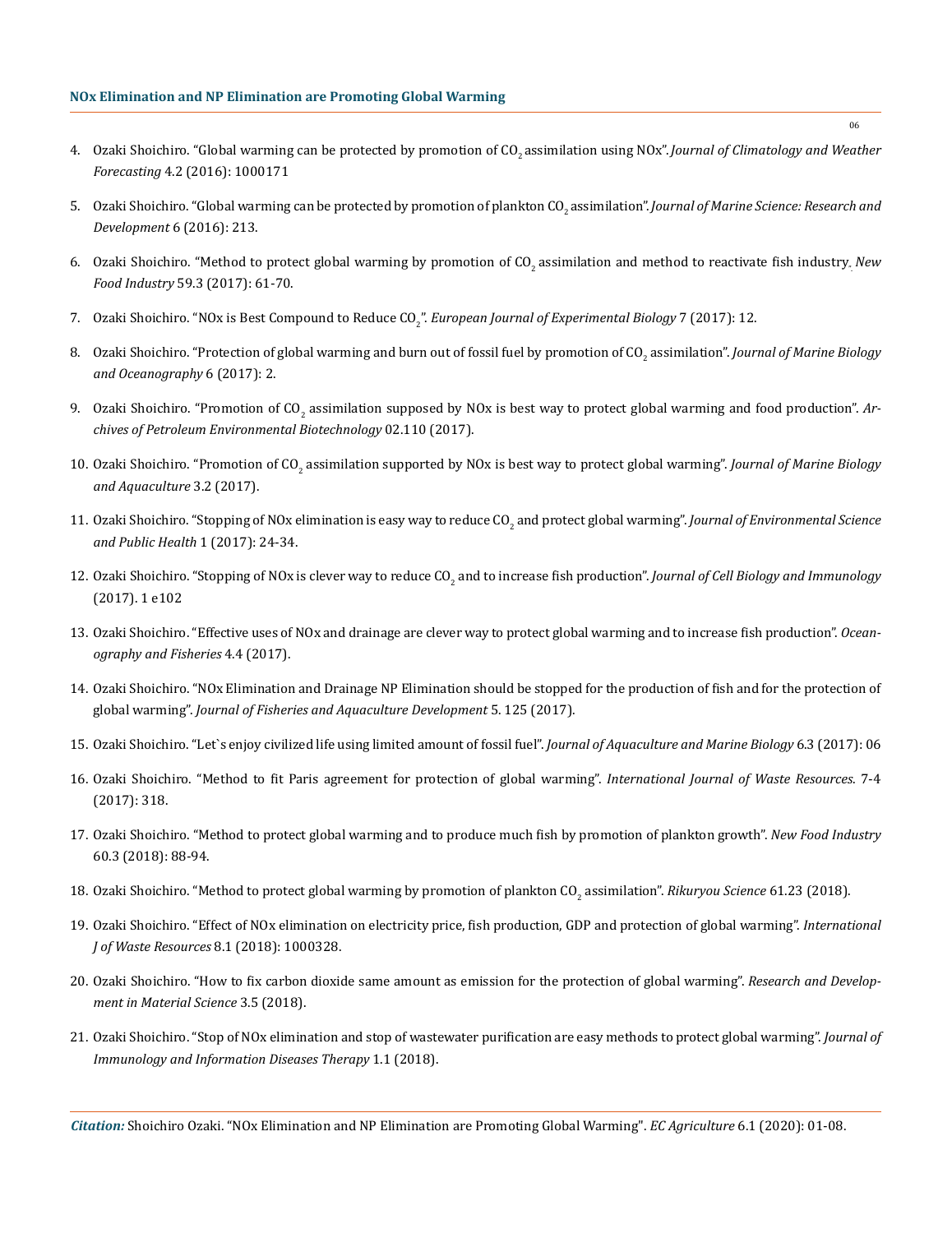## **NOx Elimination and NP Elimination are Promoting Global Warming**

- 22. Ozaki Shoichiro. "Climate can be regulated by effective use of NOx and wastewater NP". *Biomedical Research and Reviews* 1.1 (2018).
- 23. Ozaki Shoichiro. "Promotion of Plankton CO<sub>2</sub> assimilation by effective use of NOx and NP is best method to produce much fish and protect global warming". *[Journal of Marine Science Research and Oceanography](https://opastonline.com/wp-content/uploads/2018/07/promotion-of-plankton-co2-assimilation-by-effective-use-of-nox-and-np-is-best-method-to-produce-much-fish-and-protect-global-warming-jmsro-18.pdf)* 1.1 (2018): 1.
- 24. Ozaki Shoichiro. "Promotion of plankton CO<sub>2</sub> [assimilation by NOx is best way to protect global warming and to get best climate"](https://www.researchgate.net/publication/332459252_Promotion_of_Plankton_CO2_Assimilation_by_NOx_is_Best_Way_to_Protect_Global_Warming_and_to_Get_Best_Climate) *Inter[national J of Earth and environment Science](https://www.researchgate.net/publication/332459252_Promotion_of_Plankton_CO2_Assimilation_by_NOx_is_Best_Way_to_Protect_Global_Warming_and_to_Get_Best_Climate)* 3 (2018): 160.
- 25. Ozaki Shoichiro. "Promotion of plant growth by NOx is best method to reduce CO<sub>2</sub> and to protect global warming" *Current Trends in [Oceanography and Marine Science](https://www.gavinpublishers.com/articles/Review-Article/Current-Trends-in-Oceanography-and-Marine-Sciences/promotion-of-plant-growth-by-nox-is-best-method-to-reduce-co2-and-to-protect-global-warming)* 01 (2018): 1-4.
- 26. [Ozaki Shoichiro. "Fish is best food to get anti-aging and long life. NOx elimination should be stopped to produce much fish and to pro](https://jacobspublishers.com/journals/jacobs-journal-of-anatomy-and-physiology/fulltext/fish-is-best-food-to-get-anti-aging-and-long-life-nox-elimination-should-be-stopped-to-produce-much-fish-and-to-protect-global-warming)tect global warming". *[Jacobs Journal of Anatomy and Physiology](https://jacobspublishers.com/journals/jacobs-journal-of-anatomy-and-physiology/fulltext/fish-is-best-food-to-get-anti-aging-and-long-life-nox-elimination-should-be-stopped-to-produce-much-fish-and-to-protect-global-warming)* 4.1 (2018): 017
- 27. [Ozaki Shoichiro. "NOx and NP in waste water fix CO](https://medwinpublishers.com/IJBP/volume.php?volumeId=118&issueId=509)<sub>2</sub> and control global warming and climate". *International J of Biochemistry and Physiology* [3.4 \(2018\). DOI: 10.23880/ijbp-16000140](https://medwinpublishers.com/IJBP/volume.php?volumeId=118&issueId=509)
- 28. Ozaki Shoichiro. "The effect of increase of NOx and CO<sub>2</sub> [on grain and fish production, protection of global warming and climate".](https://www.researchgate.net/publication/332314387_The_Effect_of_increase_of_NOx_and_CO2_on_Grain_and_Fish_Production_Protection_of_Global_Warming_and_Climate) *Inter[national Journal of Earth Science and Geology](https://www.researchgate.net/publication/332314387_The_Effect_of_increase_of_NOx_and_CO2_on_Grain_and_Fish_Production_Protection_of_Global_Warming_and_Climate)* 1.1 (2019): 6-10
- 29. [Ozaki Shoichiro. "Complete use of NOx and NP is essential for the increased production of food and protection of global warming".](https://www.semanticscholar.org/paper/Complete-use-of-NOx-and-NP-is-Essential-for-the-of-Ozaki/e5e017d2ebcf17ac728cb7c29ca36efef7d4f187)  *[International Journal of Innovative Studies in Aquatic Biology and Fisheries](https://www.semanticscholar.org/paper/Complete-use-of-NOx-and-NP-is-Essential-for-the-of-Ozaki/e5e017d2ebcf17ac728cb7c29ca36efef7d4f187)* 3.1 (2019): 1-6.
- 30. Ozaki Shoichiro. "Increase of CO<sub>2</sub> and NOx promote CO<sub>2</sub> assimilation,CO<sub>2</sub> fix and food production". *Advances in Bioengineering and [Biomedical Science Research](https://www.opastonline.com/wp-content/uploads/2019/05/increase-of-co2-and-nox-promote-co2-assimilation-co2-fix-and-food-production-abbsr-19.pdf)* 2.3 (2019): 1-6.
- 31. Uzaki Shoichiro. "Promotion of CO<sub>2</sub> assimilation by effective use of NOx and NP is best method to produce much fish and protect glow warming". *EC Agriculture* [5.8 \(2019\): 492-497.](https://www.ecronicon.com/ecag/pdf/ECAG-05-00179.pdf)
- 32. Ozaki Shoicjiro. "Why fish production of Japan decreased. Why global warming is progressing". *New Food Industry* 61.10 (2019): 787- 793.
- 33. [Zeichun Zhu , Shilong Piao , Ning Zeng . " Greening of the Earth and its drivers". Nature Climate Change 6 \(2016\): 791-795.](https://www.nature.com/articles/nclimate3004)
- 34. [Ziska LH. "Rising atmospheric carbon dioxide and plant biology: the overlooked paradigm". In Controversies in Science and Technol](https://www.liebertpub.com/doi/10.1089/dna.2007.0726)[ogy, From Climate to Chromosomes. Eds. Kleinman DL, Cloud-Hansen KA.,](https://www.liebertpub.com/doi/10.1089/dna.2007.0726) *et al*. (New Rochele: Liebert, Inc. (2008): 379-400.
- 35. de Graaff MA., *et al*. "Interactions between plant growth and soil nutrient cycling under elevated CO<sub>2</sub>: a meta-analysis". *Global Change Biology* [12 \(2006\): 2077-2091.](https://onlinelibrary.wiley.com/doi/10.1111/j.1365-2486.2006.01240.x)
- 36. Jablonski LM and Wang X. "Plant reproduction under elevated CO<sub>2</sub> [conditions: a meta-analysis of reports on 79 crop and wild species".](https://www.researchgate.net/publication/229786118_Plant_reproduction_under_elevated_CO2_conditions_A_meta-analysis_of_reports_on_79_crop_and_wild_species) *[New Phytologist](https://www.researchgate.net/publication/229786118_Plant_reproduction_under_elevated_CO2_conditions_A_meta-analysis_of_reports_on_79_crop_and_wild_species)* 156 (2002): 9-26.
- 37. [Reich PB and Oleksyn J. "Global patterns of plant leaf N and P in relation to temperature and latitude".](https://www.pnas.org/content/101/30/11001) *Proceedings of the National Academy of Sciences* [USA 101 \(2004\): 11001–11006.](https://www.pnas.org/content/101/30/11001)
- 38. [Martiny AC., et al. "Strong latitudinal patterns in the elemental ratios of marine plankton and organic matter".](https://www.nature.com/articles/ngeo1757) *Nature Geoscience* 6 [\(2013\): 279–283.](https://www.nature.com/articles/ngeo1757)